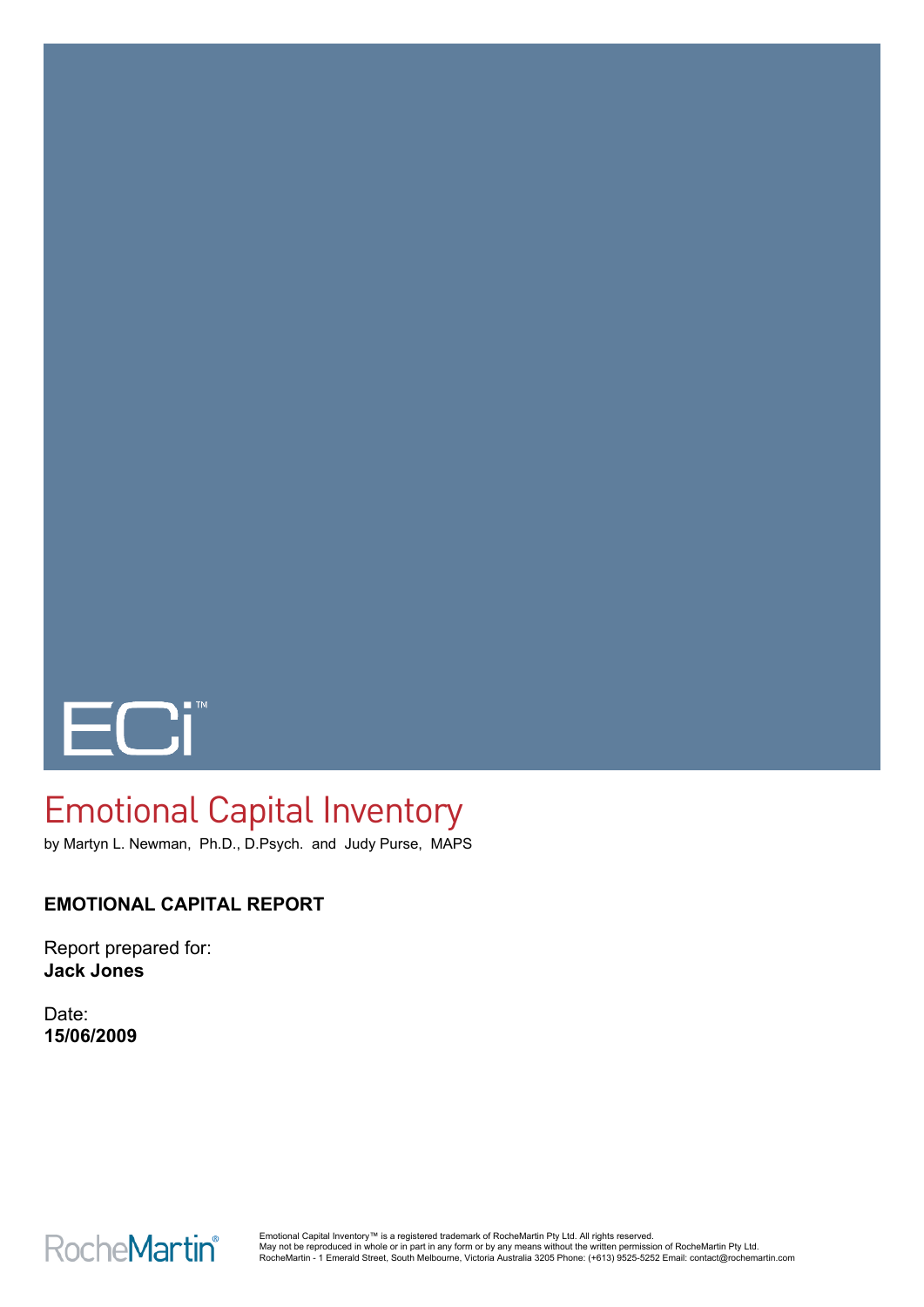# Introduction

### **EMOTIONAL CAPITAL INVENTORY™**

#### **Emotional Capital Report**

This report is designed to provide you with a comprehensive interpretation of your leadership potential based on your emotional intelligence. The report includes: a validity scale, a global Total Emotional Capital score; your scores on 10 emotional and social competencies linked to effective leadership, and a detailed exploration of the meaning of your scores. The report also describes specific coaching strategies for developing your emotional intelligence and leadership, and an action plan to help you design a personal blueprint to build your emotional capital.

#### **What is an 'Emotional Competency'?**

An emotional competency is a measurable characteristic that is related to the effective performance of a specific role. The emotional competencies in this inventory are based on scientific studies linking emotional intelligence to effective leadership performance in 'world class' organizations.

#### **How Do I Get the Most Out of My Report?**

Given that higher than average levels of emotional intelligence have been found to characterize effective leaders, the *Emotional Capital Inventory™* benchmarks four levels of functioning.

- **Step 1.** Review your score on the Positive Impact Scale to determine the accuracy of your report.
- **Step 2.** Review your Profile Summary. This provides you with your scores on the ten factors measured by the ECi. Focus on your scores listed as 'Strength to Build On' and 'Signature Strength' and use the comments in the report to think about how you may apply these more effectively.
- **Step 3.** Review scores listed as 'Development Need', 'Development Opportunity' or 'Effective Range' and consider the coaching strategy to build your competencies in these areas.
- **Step 4.** Review the 'Emotional Advisor' comments at the bottom of each section for further insight into how to develop these skills over time.
- **Step 5.** Complete the final section Action Plan.This section of the report provides you with an opportunity to create a blueprint to build your emotional wealth and leadership effectiveness.

Inventories like this one, although based on good science, are always approximations and estimates, not precise indicators. Because of the margin of uncertainty you should use your own judgement as you review your results. The aim of the report is to help you gain a better understanding of your skills and how to improve your leadership effectiveness.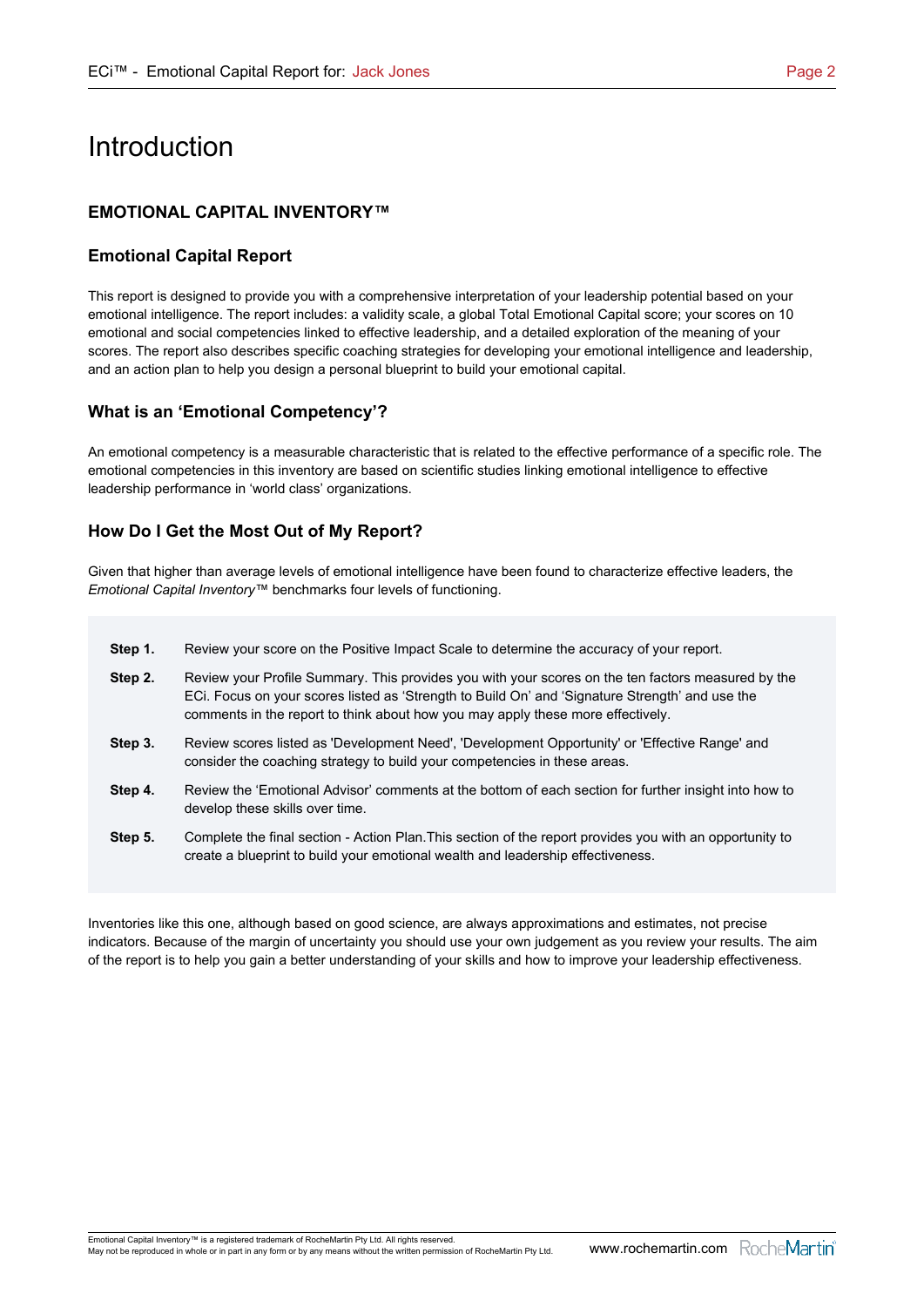# ECi™ Competency Scales

**Self-Awareness Self-Confidence Self-Reliance Self-Actualization Assertiveness Relationships Skills Empathy Self-Control Flexibility Optimism**

#### **Discretionary Comments**

Your scores on these competencies represent your self-reported level of skill in managing these leadership behaviors. The ECi™ is designed to act as an interpretive aid and should not be used as the sole basis for placement, intervention, or other kinds of decision making. The report is based on interpretations most common for the scores that are obtained. Unusual interpretations must be explored with other instruments on a case-by-case basis.

The information that is provided in this report should be used as a means of generating hypotheses and as a guide to your assessment. Higher scores are associated with greater levels of emotional capital and better performance.

#### **Score Key:**

| Development Need        | $\leq 80$   | Your level of emotional capital in this area is likely to be limiting your<br>effectiveness. Developing your skills here is essential to your success.             |
|-------------------------|-------------|--------------------------------------------------------------------------------------------------------------------------------------------------------------------|
| Development Opportunity | $81 - 90$   | Your level of emotional capital is adequate, but there is opportunity for<br>improvement. Capitalize on the opportunity to develop this into a strength.           |
| <b>Effective Range</b>  | $91 - 110$  | Your level of emotional capital in this area is typical of the general<br>population and there is room to develop this skill to enhance your leadership.           |
| Strength to Build On    | $111 - 120$ | You have above average emotional capital in this area. Build on this<br>strength by considering additional strategies to create emotional wealth.                  |
| Signature Strength      | $\geq 121$  | Your score suggests you have above average emotional capital in this area.<br>Seize every opportunity to lead with this strength to capitalize on your<br>success. |



Your scores indicate that you approached the assessment in an honest and straightforward manner. This suggests that your results are likely to be an accurate reflection of your experience.

Emotional Capital Inventory™ is a registered trademark of RocheMartin Pty Ltd. All rights reserved.

ETHOUGHAI APRISI INVERIORY "" IS A registered trademark of RocheMartin Pty Ltd. All rights reserved.<br>May not be reproduced in whole or in part in any form or by any means without the written permission of RocheMartin Pty L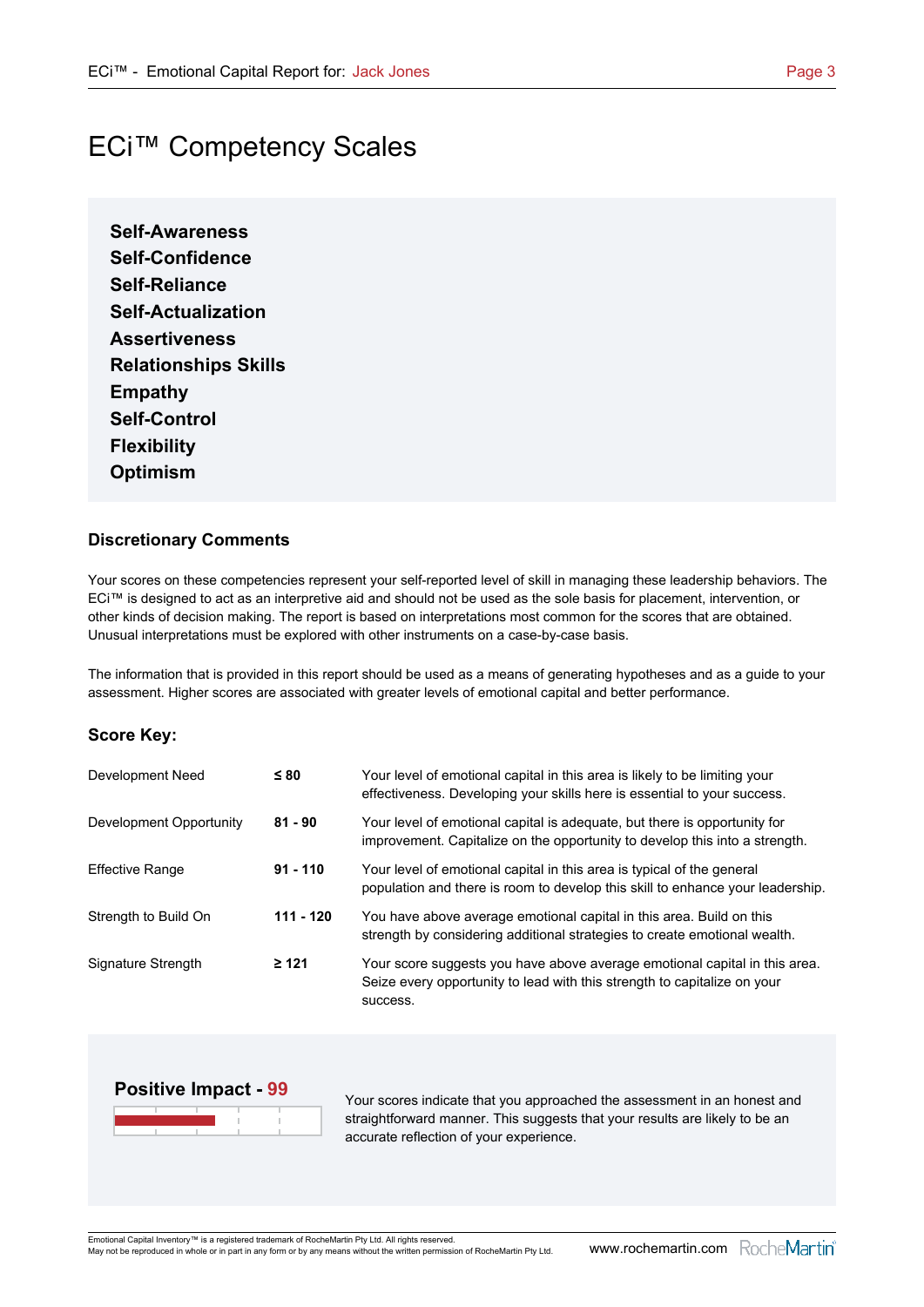# Profile Summary Total EC Score 103

# **Self-Awareness | 91**

| Development Need                 | Development Opportunity | <b>Effective Range</b> | Strength to Build On | Signature Strength |
|----------------------------------|-------------------------|------------------------|----------------------|--------------------|
| Self-Confidence   126            |                         |                        |                      |                    |
|                                  |                         |                        |                      |                    |
| Development Need                 | Development Opportunity | <b>Effective Range</b> | Strength to Build On | Signature Strength |
| Self-Reliance   126              |                         |                        |                      |                    |
| Development Need                 | Development Opportunity | <b>Effective Range</b> | Strength to Build On | Signature Strength |
| <b>Self-Actualization   108</b>  |                         |                        |                      |                    |
| Development Need                 | Development Opportunity | <b>Effective Range</b> |                      | Signature Strength |
|                                  |                         |                        | Strength to Build On |                    |
| <b>Assertiveness   99</b>        |                         |                        |                      |                    |
| Development Need                 | Development Opportunity | <b>Effective Range</b> | Strength to Build On | Signature Strength |
|                                  |                         |                        |                      |                    |
| <b>Relationships Skills   92</b> |                         |                        |                      |                    |
| Development Need                 | Development Opportunity | <b>Effective Range</b> | Strength to Build On | Signature Strength |
| Empathy   76                     |                         |                        |                      |                    |
|                                  |                         |                        |                      |                    |
| Development Need                 | Development Opportunity | <b>Effective Range</b> | Strength to Build On | Signature Strength |
| Self-Control   90                |                         |                        |                      |                    |
|                                  |                         |                        |                      |                    |
| Development Need                 | Development Opportunity | <b>Effective Range</b> | Strength to Build On | Signature Strength |
| Flexibility   114                |                         |                        |                      |                    |
|                                  |                         |                        |                      |                    |
| Development Need                 | Development Opportunity | <b>Effective Range</b> | Strength to Build On | Signature Strength |
| Optimism   104                   |                         |                        |                      |                    |
| Development Need                 | Development Opportunity | <b>Effective Range</b> | Strength to Build On | Signature Strength |
|                                  |                         |                        |                      |                    |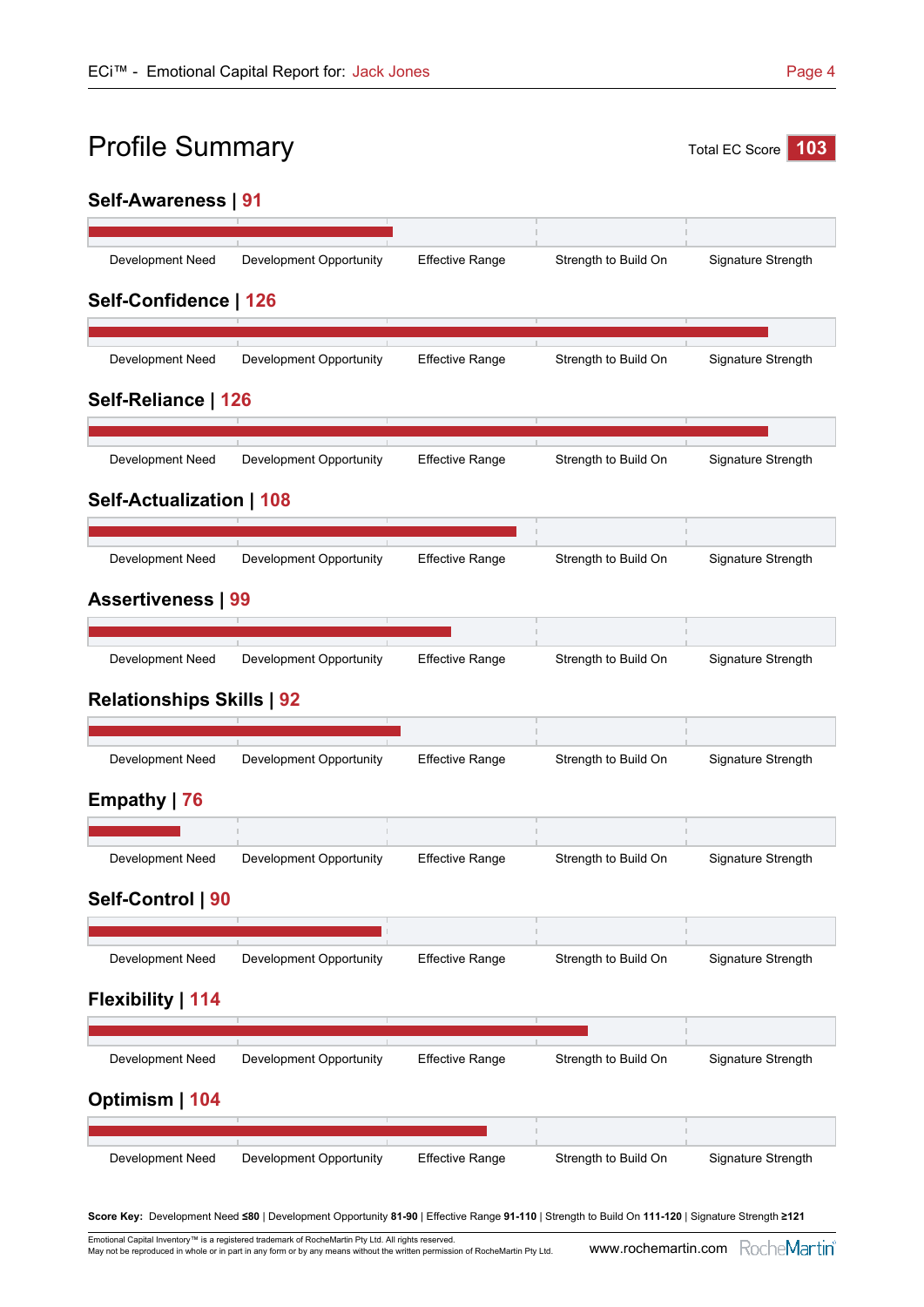# Self-Awareness

**Emotionally intelligent leaders are aware of their emotional experience and know what they are feeling most of the time. They have the capacity to recognize how their feelings and emotions impact on their personal opinions, attitudes and judgements.**

# **Self-Awareness | 91**

| Development Need | Development Opportunity | <b>Effective Range</b> | Strength to Build On | Signature Strength |
|------------------|-------------------------|------------------------|----------------------|--------------------|

### **EFFECTIVE RANGE**

Your results indicate that you have about as much self-awareness as the average person. This means that you can recognise and express your thoughts and emotions, and understand how these affect your actions. At times, however, you may experience some difficulty in this area and may be unaware of the affect your actions and behavior have on others.

# **Coaching Strategy**

- $\checkmark$  Increase your self-awareness by tuning in to your internal thoughts, feelings and motivations.
- Observe what you are feeling, thinking and doing as a situation happens, then communicate these observations to a trusted person.
- When you are confronted by a new event, write down what you are thinking and feeling about it.
- Ask a trusted friend or a personal coach what they notice about your behavior.

# **Emotional Advisor**

Your responses to people and situations may be positive or negative, but remember, most of your feelings are linked to emotional needs. Negative feelings are often linked to unmet emotional needs. Positive feelings are often linked to situations in which your needs have been satisfied.

Begin to notice what you are feeling and doing as a situation starts to happen. Introduce a brief pause to check your emotional pulse. Learn to recognize how your emotions affect you in the moment. Become a witness to your thoughts and notice physical signs that accompany a particular feeling.

Try to suspend judgement of yourself and others and take an honest look at what you are thinking and feeling and identify what you need and why you react the way you do.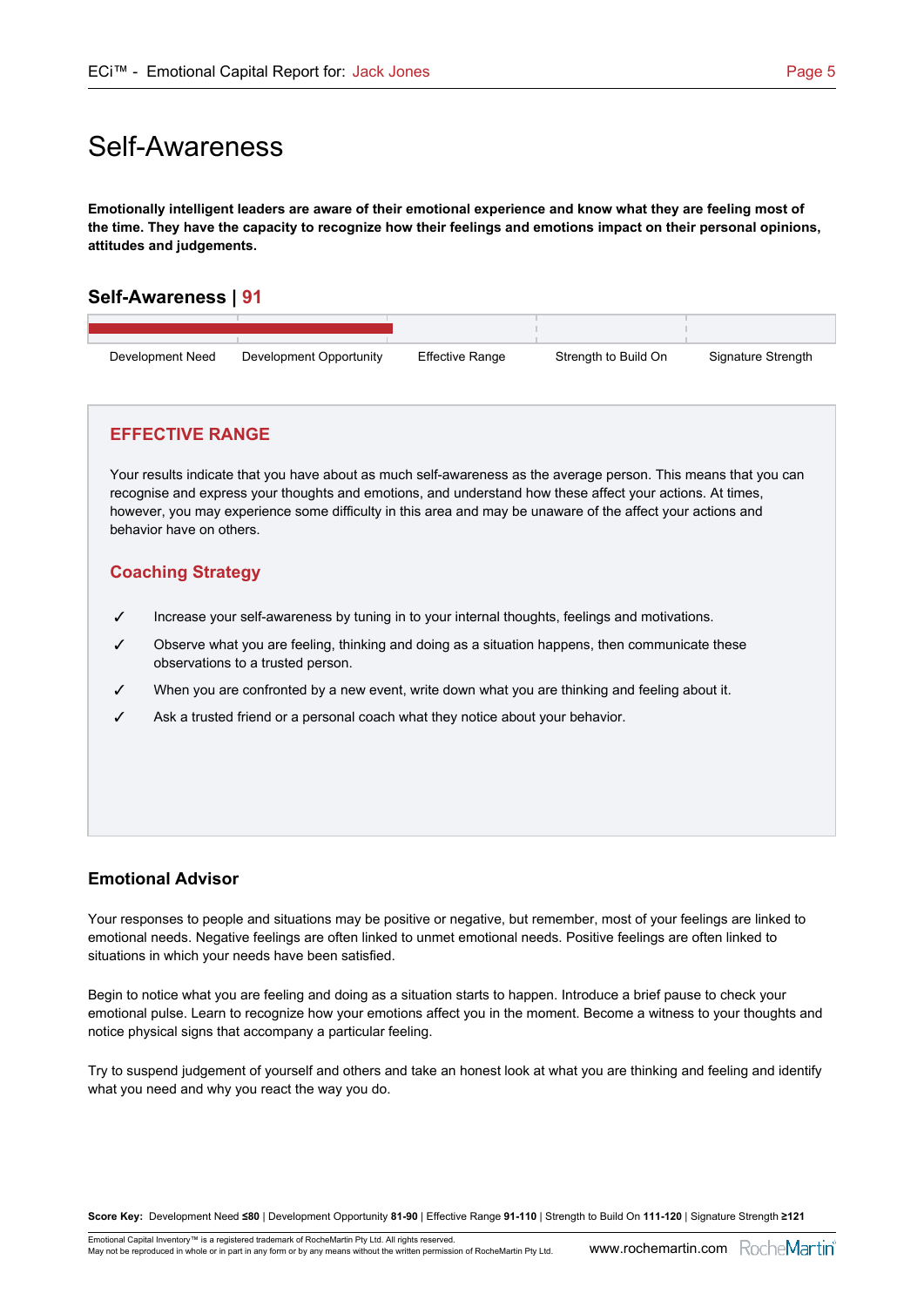# Self-Confidence

**Emotionally intelligent leaders accept and respect themselves and essentially like the people they are. They are confident in their skills, abilities and judgements and possess the emotional resources necessary to maintain motivation and achieve challenging goals.**

# **Self-Confidence | 126**



### **SIGNATURE STRENGTH**

You possess very good levels of self-regard and self-respect and are likely to have a commanding presence as a strong and confident leader. Others are likely to see you as possessing the self-assurance that allows you to holdup under the pressure of taking on new responsibilities and maintain enthusiasm in the face of setbacks.

# **Coaching Strategy**

- $\checkmark$  Be generous to yourself and develop an attitude of gratitude for your experience and value and respect the person that you've become with your distinctive qualities.
- Allow the person that you are in the process of becoming to continue to expand and change, while celebrating yourself as a person in process.
- Continue to communicate enthusiastically; invite the participation of others but accept personal responsibility for being the CSO - 'Chief Storey-telling Officer' - regularly communicating your vision.
- $\checkmark$  Build levels of self-confidence in your team by finding ways each day to communicate that you like them and believe in them; provide them with challenging assignments that draw out their talent.

# **Emotional Advisor**

Appreciate - raise in value - your emotional assets by:

**Valuing who you are** - identify the things you like about yourself and focus on them for a few minutes each day. **Valuing what you do** - respect the work you do and think of it creatively as an expression of yourself and your competencies.

**Valuing what you have** - develop an attitude of gratitude and appreciate - "to raise in value" - even the simple things you have.

**Valuing the help you receive.**

**Valuing your progress** - remind yourself often that although you may not be everything you would like to be, be thankful that you're not what you were.

**Valuing opportunities** - don't be afraid of your emotional "mistakes".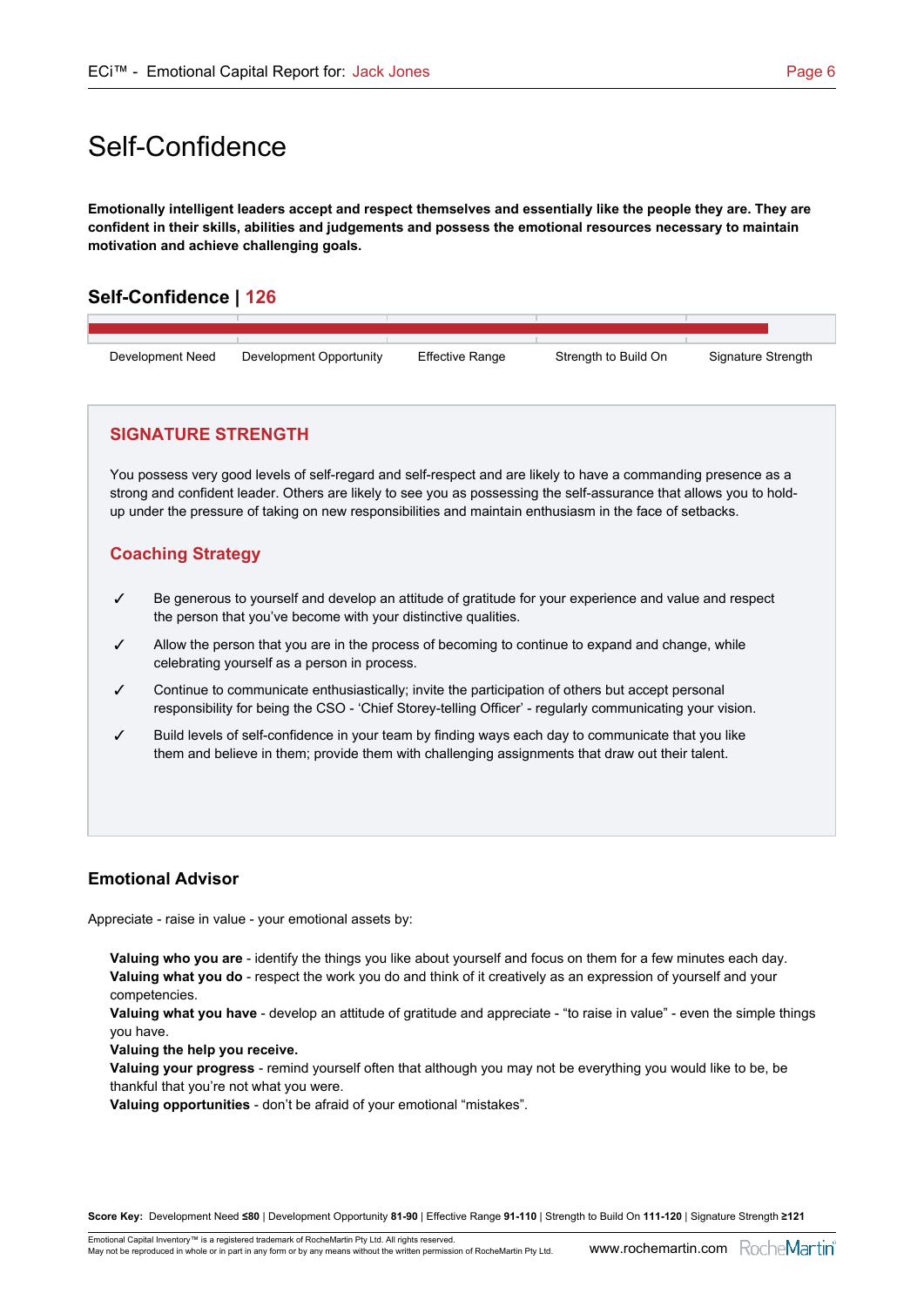# Self-Reliance

**Emotionally intelligent leaders have the power to be self-reliant in developing ideas and making significant decisions. They recognize that they are a complete and self-directed person and have the power and responsibility to choose between options and make decisions.**

# **Self-Reliance | 126**



### **SIGNATURE STRENGTH**

You are self-sufficient and autonomous in thinking and action and probably strive to excel through taking independent initiatives; you are one who is likely to 'take charge' and probably welcome difficult challenges.

### **Coaching Strategy**

- $\checkmark$  Become the 'Chief Storytelling Officer' in your personal and professional life by regularly repeating the story of what you are trying to achieve; emphasize how others fit in to the big picture.
- Provide a description of how the group can change, where they are going, and how they will get there.
- Suspend judgment of yourself and develop your self-belief beliefs by celebrating small wins, recognizing achievements, and commemorate milestones - all the time.
- $\checkmark$  Model yourself on leaders you admire, identify your signature strengths by listening to trusted advisors, eradicate negative thoughts and build positive mood by practicing right thinking.

### **Emotional Advisor**

Building independence is largely the challenge of overcoming the fear of accepting responsibility for your thoughts and actions. Fear is often experienced in four different ways:

**Insecurity** - ask yourself: What am I most afraid of losing? (self-esteem, love, money, life, comfort etc.) **Anxiety** - ask yourself: What am I most afraid of changing (self-image, lifestyle, income bracket, social status, habits, etc.)

**Fear of Failure** - ask yourself: In what ways am I most afraid of failing?

**Fear of Rejection** - ask yourself: How am I afraid that I may be rejected en route to this goal? Whose rejection do I fear most?

Become more self-reliant by taking greater responsibility for your thoughts, feelings, and actions. Overcome anxiety by asking yourself: What do I need to gain greater control of, in order to accomplish this goal? What do I need to let go of?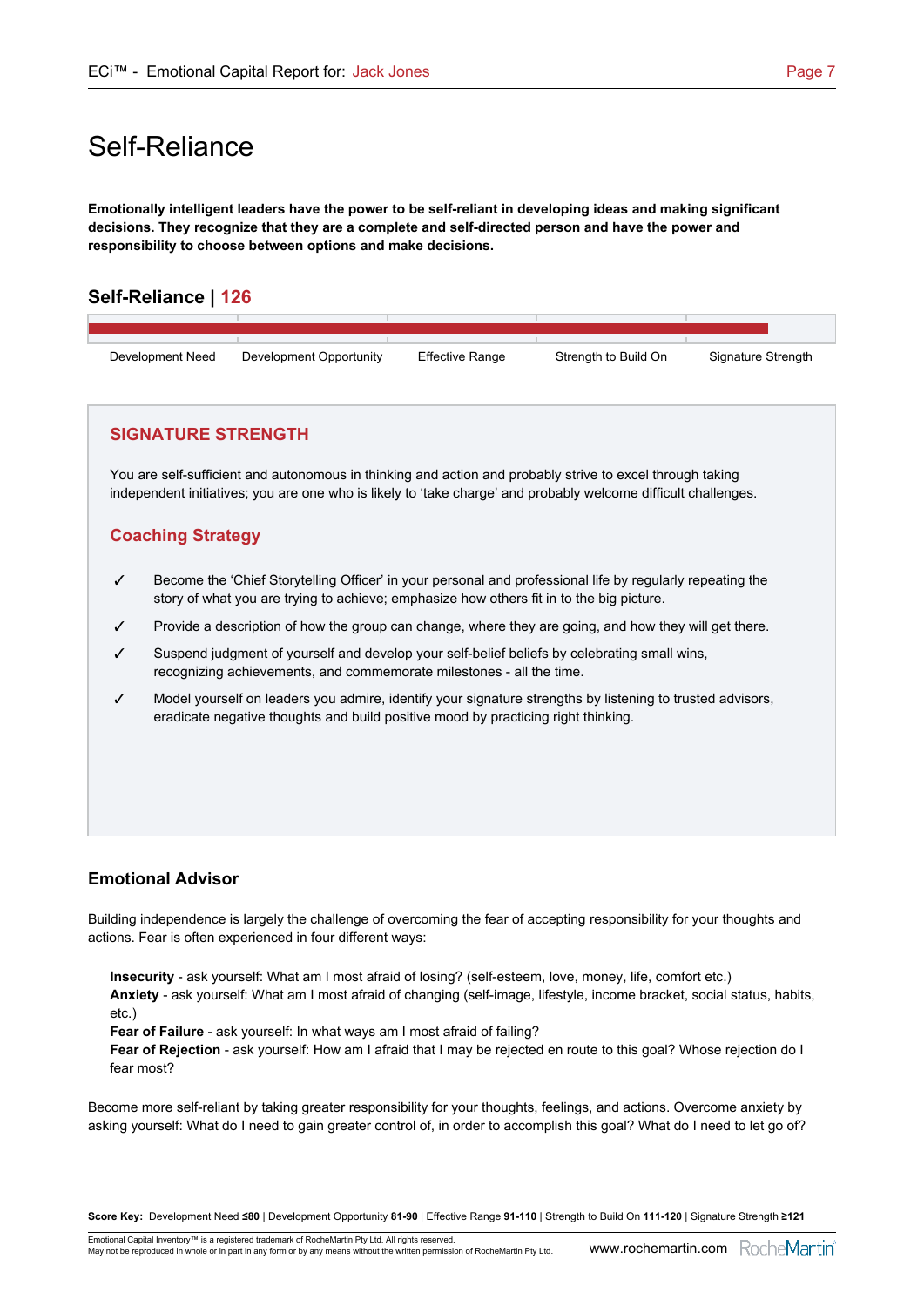# Self-Actualization

**Emotionally intelligent leaders maintain an enthusiastic commitment to long-term goals. They have achieved a level work/life balance and derive satisfaction from their accomplishments. They enjoy setting challenging personal and professional goals.**

# **Self-Actualization | 108**

| Development Need | Development Opportunity | <b>Effective Range</b> | Strength to Build On | Signature Strength |
|------------------|-------------------------|------------------------|----------------------|--------------------|

### **EFFECTIVE RANGE**

Your scores suggest you are someone who has effective levels of energy and motivation, but will be aware that you can achieve more. There is room to increase your levels of emotional energy and well-being by paying attention to what makes you feel alive and energized – to what interests and excites you.

# **Coaching Strategy**

- $\checkmark$  In order to reach your potential in your professional and personal life you will benefit from continually setting realistic, challenging and measurable goals; be willing to adjust those goals to meet changing personal and professional needs.
- Focus on your personal strengths and develop a clear vision of where you are headed in order to derive satisfaction from your achievements.
- Take calculated risks; too much safety can lead to mediocrity.
- Tune in to the things that motivate and inspire you and optimize the effective and efficient management of your available resources.

### **Emotional Advisor**

Focus on your purpose and make a decision to be the author of your own experience from here on. Remember to pay attention to the elements of the 'flow' experience that fuel your passion. Establish clear goals of what you're trying to achieve; regularly focus your attention on becoming the leader you want to be. Cultivate a genuine self-awareness that is open to receiving feedback and admit your ignorance. Mix it with the brightest and best and read the stories of successful leaders to fuel your inspiration.

In dealing with others, appeal to people's signature strengths and provide them with opportunities to shine. Give them tasks that present creative challenges, have clear goals, provide a sense of control, and positive self-expectancy - and give positive feedback regularly. Ensure that all the eight important areas of your life (health, lifestyle, self-development, creative expression, career, finance, social and intimate relationships) get the regular attention they deserve.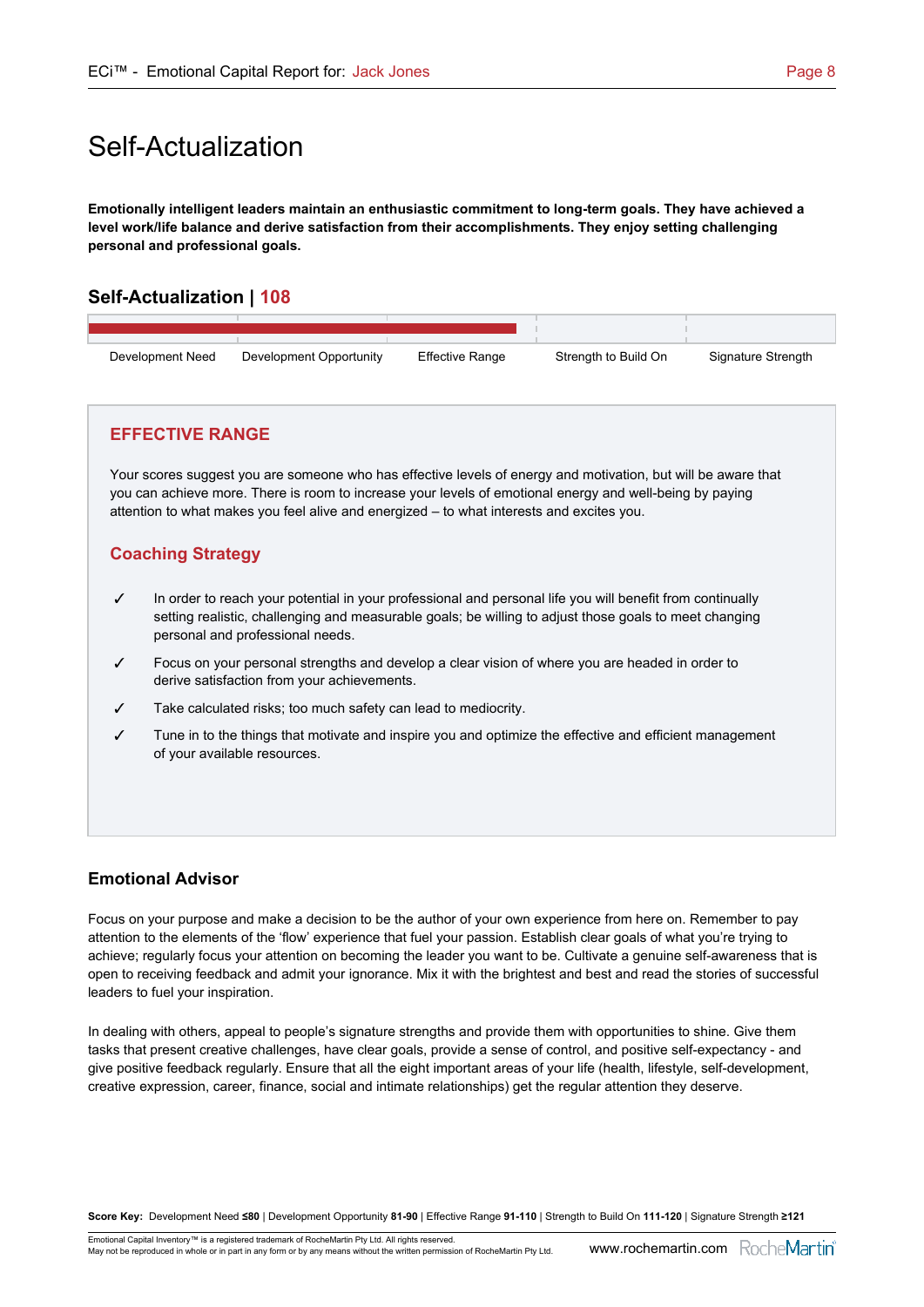# Assertiveness

**Emotionally intelligent leaders express their feelings, thoughts and beliefs openly in a straightforward way, while respecting the fact that others may hold a different opinion or expectation. They are comfortable challenging the views of others and give clear messages.**

# **Assertiveness | 99**

| Development Need | Development Opportunity | Effective Range | Strength to Build On | Signature Strength |  |
|------------------|-------------------------|-----------------|----------------------|--------------------|--|

### **EFFECTIVE RANGE**

Your results indicate that in many situations you can voice your beliefs and opinions confidently and can communicate in a direct and non-aggressive manner. There are likely to be situations, however, in which you become aware of anxieties that may cause you to default to or dominate others. It is important to decide to take responsibility for communicating straightforward messages in those situations.

# **Coaching Strategy**

- $\checkmark$  Identify any anxieties that stop you from communicating your messages in a clear and confident manner.
- Know what you want and why it's important to you and to others before you speak.
- Reinforce your point of view again, by using the 'broken record' approach in which you repeat what it is you want again.
- When expressing a concern, establish direct eye contact, use a neutral tone of voice, focus on specific behaviors and be sure to invite the views of others to ensure a good outcome.

### **Emotional Advisor**

Becoming more assertive and being able to deliver clear messages in a non aggressive way is largely the challenge of overcoming the tendency to bulldoze or bully others or, conversely, surrendering to the agenda of others by letting them dominate you.

**To avoid bulldozing** - Identify your objective and primary motive - understand that bullying behavior is often an out of control attempt to gain control. Recognize what you may be afraid of, let go of the fear and focus on the value of gaining the willing cooperation of others.

**To avoid surrendering** - be clear about your goal and primary motive, identify your tendency to take responsibility for the reactions of others, focus on the payoff of achieving what you want and respect yourself.

**When all else fails, breathe!** Whether you are feeling glad, mad, sad, or bad, focusing your attention on gradual, deep, even-paced breaths will relax your body and clear your mind before you speak.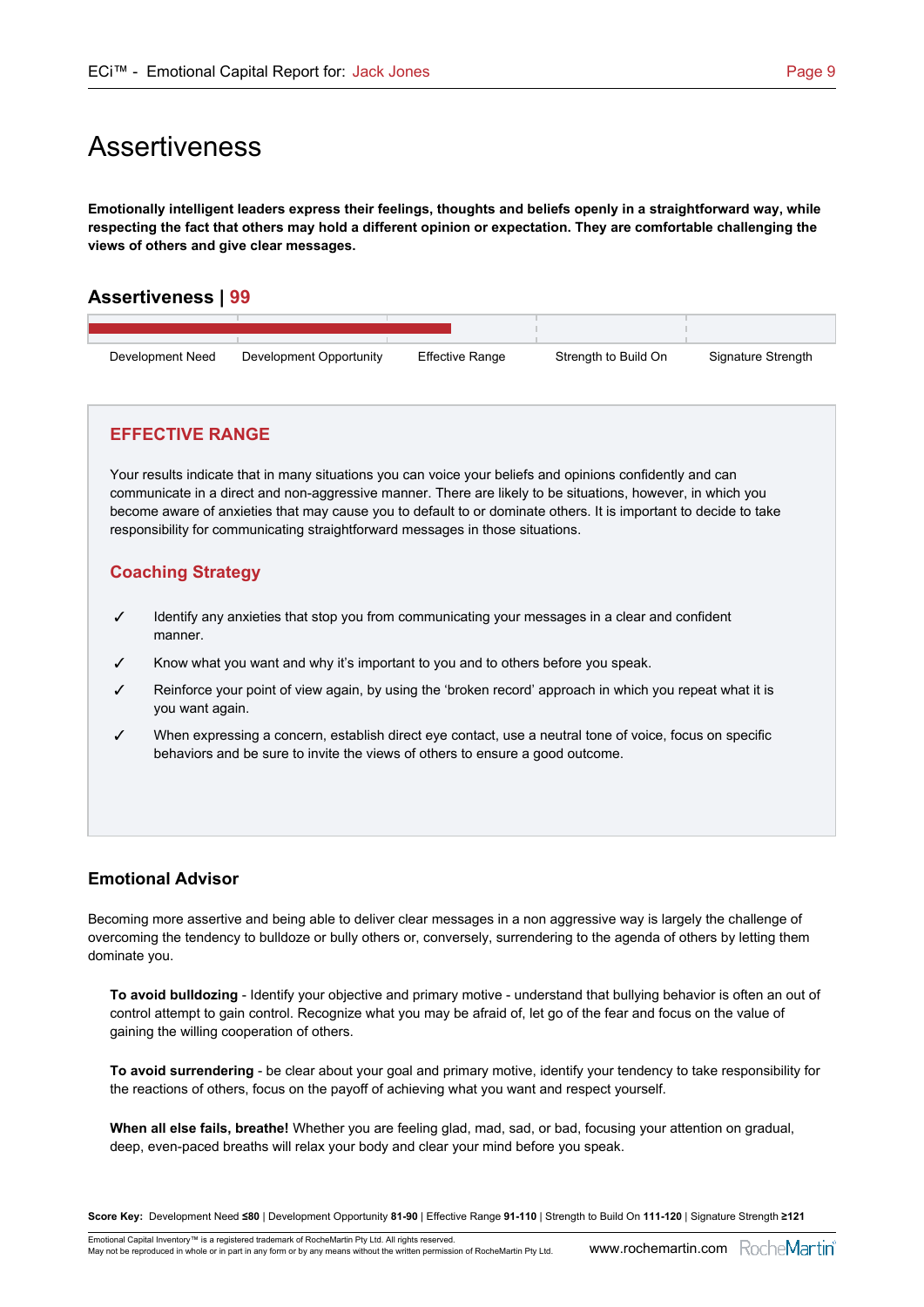# Relationship Skills

**Emotionally intelligent leaders have the knack for establishing and maintaining mutually satisfying relationships characterized by positive expectations. They can gain the support and commitment of others and value working with others to achieve their goals.**

# **Relationship Skills | 92**

| Development Need | Development Opportunity | <b>Effective Range</b> | Strength to Build On | Signature Strength |
|------------------|-------------------------|------------------------|----------------------|--------------------|

### **EFFECTIVE RANGE**

Your results indicate that you are usually comfortable with interpersonal relationships and enjoy working with others. People with effective scores in this area, however, are often selective in initiating and building relationships with other people and tend to narrow the range of people they interact with. You need to continue to recognise the importance of building a strong network of cooperative, mutually beneficial relationships.

### **Coaching Strategy**

- $\checkmark$  Invest more time in fostering relationships and in building networks with others.
- Strengthen your belief that all people are basically your equals and talk to them on equal terms conduct each relationship as if you are both partners.
- $\checkmark$  Demonstrate care and respect for each person you deal with and show an active interest in the things that interest them; promote positive emotions by addressing people's fundamental need for affiliation, involvement, recognition, and accomplishment.
- 3 Create an environment where information, expertise and experience are broadly shared and valued and where others are encouraged to make contributions.

### **Emotional Advisor**

Building your relationship assets involves becoming a trustworthy person. Think of trust as made up of three elements:

Firstly, your competence - do you know what you're talking about? **Secondly, your reliability** - do you do what you say? **Thirdly, your capacity to connect** - can you connect at the emotional level with others?

Of course these three elements of trust are either strengthened or weakened by your level of self-focus. People should come away from talking to you convinced that they are the most interesting person on earth. You achieve this by: being friendly and smiling, appealing to peoples' interests, building bridges of understanding, showing others how your ideas benefit them, and by getting their input and commitment.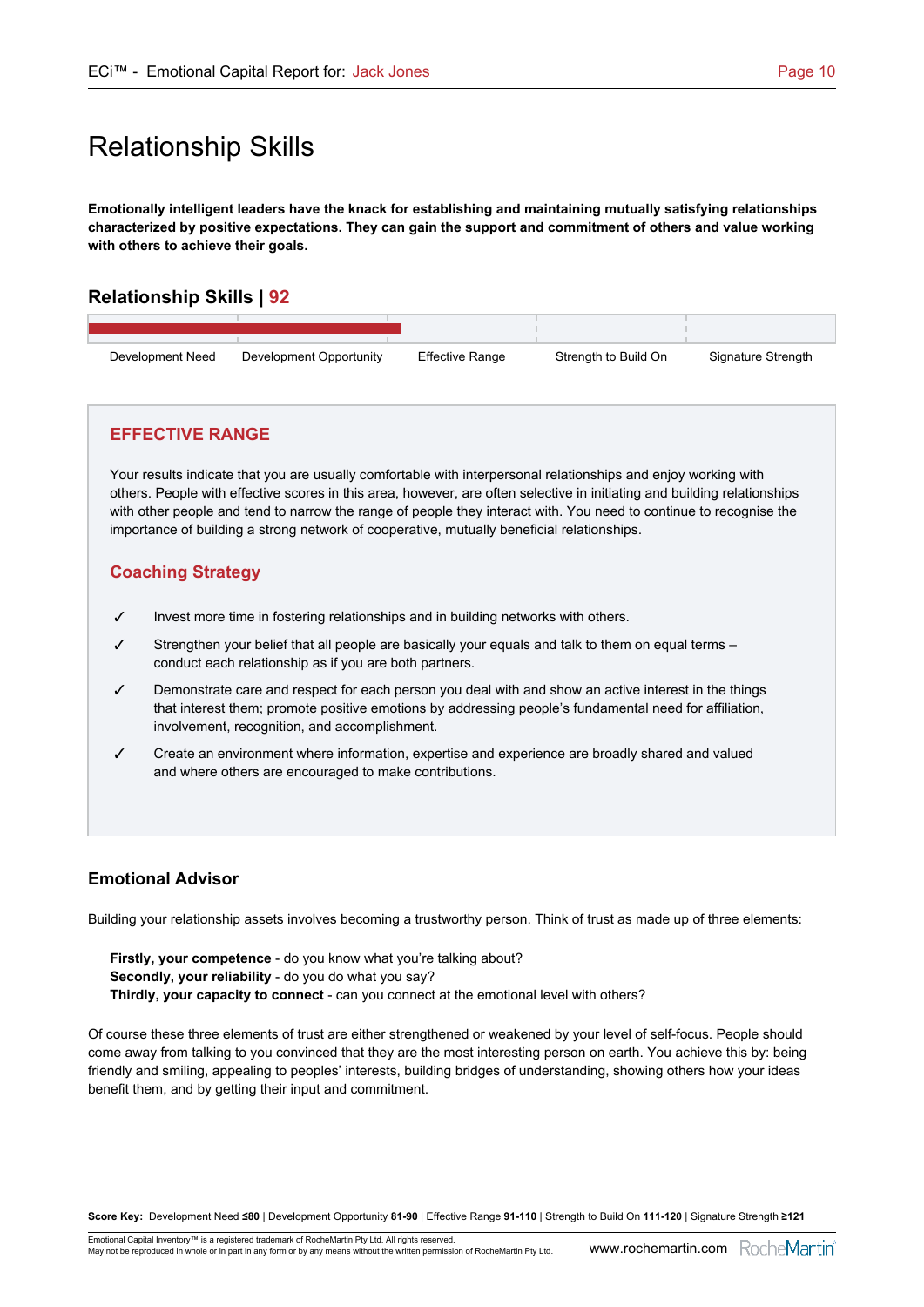# Empathy

**Emotionally intelligent leaders have the capacity to understand other people's feelings and thoughts. They listen well and take into account other peoples' feelings and circumstances before communicating their message or making a decision.**

# **Empathy | 76**

| Development Need | Development Opportunity | <b>Effective Range</b> | Strength to Build On | Signature Strength |
|------------------|-------------------------|------------------------|----------------------|--------------------|

### **DEVELOPMENT NEED**

You appear to experience difficulty understanding and appreciating the feelings of others and may fail to take an active interest in their concerns; others may view this as a lack of interest in their experience and this can lead to misunderstandings and place strain on relationships.

# **Coaching Strategy**

- $\checkmark$  Practice active listening: pause and give people your full attention, make soft, natural eye contact, lean forward - add a warm smile and a nod of the head.
- Seek first to understand rather than be understood by asking clear, open questions that draw out the person's experience, then paraphrase what you have heard using an inquiring tone that reflects the content and the emotion contained in the message.
- Suspend your judgment and develop an attitude of curiosity towards the people you meet.
- Take an active interest in your colleagues as people and create more rewarding wins for them.

### **Emotional Advisor**

Develop the habit of first listening to other people before speaking - seek first to understand, then to be understood. Take more time observing, asking genuine questions, listening to others; then focus on establishing an emotional connection with them. During difficult exchanges, try and let the other person finish speaking before responding.

Develop an approach to people characterized by curiosity rather than one of passing judgement. Remember that everyone you meet is fighting a personal battle; see if you can make a connection between what the other person is feeling and what he or she is doing. When in a group, remember to pay attention to the mood in the room and adapt your approach.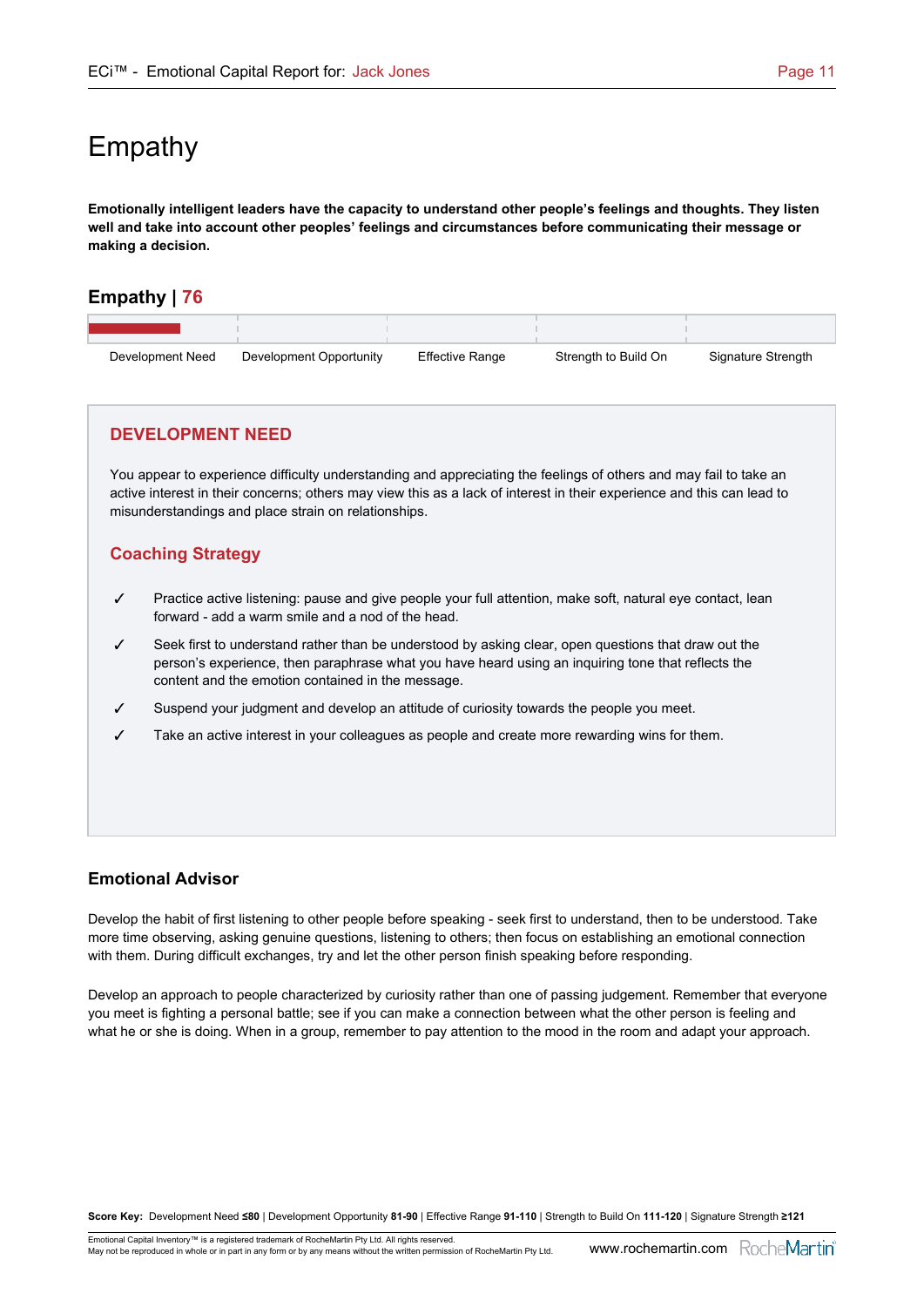# Self-Control

**Emotionally intelligent leaders manage their emotions well and restrain their actions until they have time to think rationally. They are able to stay calm in stressful situations and maintain productivity without loosing control. They make considered decisions and project a composed, reliable presence.**

# **Self-Control | 90**

| Development Need | Development Opportunity | <b>Effective Range</b> | Strength to Build On | Signature Strength |
|------------------|-------------------------|------------------------|----------------------|--------------------|

### **DEVELOPMENT OPPORTUNITY**

Your results indicate that you are having some difficulties managing stress at work to the extent that it is likely to be affecting your performance. Attempts to deal with stressful situations are likely to be associated with strong emotions. Consequently you may be putting yourself and others under undue pressure. This likely contributes to a creating a stressful working environment.

# **Coaching Strategy**

- $\checkmark$  Examine negative 'self-talk' that drives your emotional reactions in stressful situations.
- Respond rather than react to difficult situations by introducing a pause before speaking and acting impulsively.
- Take the time to pause and give adequate thought to the impact of your words and actions on others.
- Discuss with a trusted peer or coach how you can change your self-talk to better manage your emotional reactions.
- Face your stresses honestly and objectively and take action rather than trying to avoid problems or deny their existence.

### **Emotional Advisor**

The best way to develop self-control is to accept responsibility for yourself and your behavior. Think of responsibility in two parts: "response" and "ability". Learn to respond, not react. When you react you give up control and act out of habit. The stronger the emotional reaction the more rigid and predictable your behavior becomes. Lack of self-control is often caused by low frustration tolerance. It is a reaction that people have when things don't work out or when others don't behave the way they are expected to. Aim to:

- Take control in situations where you may have a tendency to blame others.
- Accept responsibility and resist any temptation to see yourself as a victim of circumstances.
- Withhold judgement until you've reflected on the situation and ask open questions.
- Introduce a pause and slow yourself down.
- Avoid being overly dramatic. Instead, cultivate your role as a 'trusted advisor'.
- Maintain peace of mind as your highest goal in every situation.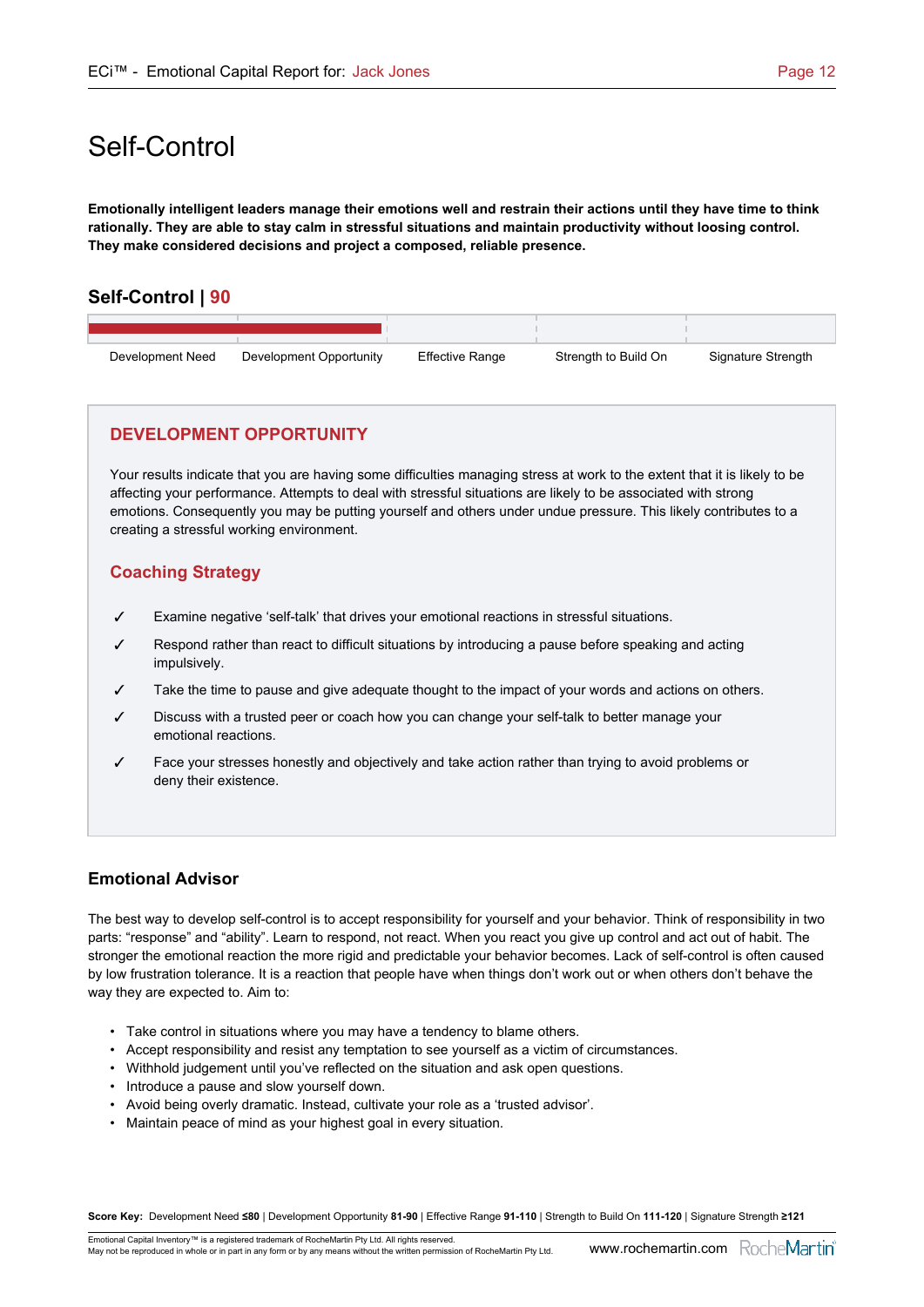# **Flexibility**

**Emotionally intelligent leaders are able to adapt their thinking, feelings and actions in response to changing circumstances. Flexible leaders are tolerant of others and receptive to new ideas and consider different points of view. They are champions of change.**

# **Flexibility | 114**

| Development Need | Development Opportunity | <b>Effective Range</b> | Strength to Build On | Signature Strength |
|------------------|-------------------------|------------------------|----------------------|--------------------|

# **STRENGTH TO BUILD ON**

Your results indicate that you are generally able to adjust your emotions, thoughts, and behaviors to changing situations and conditions. You appear to remain relatively open-minded to differing opinions and ways of thinking and, as a leader, you have the capacity to be a champion of change.

# **Coaching Strategy**

- $\checkmark$  Acknowledge the alternatives present when faced with change and consider a range of perspectives before deciding on an action.
- In times of rapid change make a list of what needs to be achieved, prioritise them, then tackle the most important ones first. Remember to delegate tasks when it is appropriate to do so.
- Identify what it is about change that is threatening for your team and assist them to focus on factual information to avoid getting caught up in 'what ifs'.
- Ask your peers and colleagues how they might manage a particular change situation you or your team are facing; adopt the ones you consider to be 'best practice'.
- During times of change communicate factual, up to date information continuously to provide reassurance to your team and encourage others to do the same.

# **Emotional Advisor**

In life we cannot avoid change. Becoming a gentler, more open person quickly builds your emotional capital. It doesn't make you weak or soften your position. In fact, it makes you stronger, more creative and usually more productive. Inflexibility creates an enormous amount of inner stress, cuts you off from innovative ideas and makes you difficult to work with. If you find yourself a little stubborn, lighten up and recognize that stubbornness is rooted in the fear of letting go. Ask yourself, "What am I afraid of losing?" It may be control, status, self-esteem etc.

- Resist the temptation to play it safe or hide behind cynicism nothing cuts you off from your emotional wealth more quickly.
- Practice becoming more receptive and open to your inner creativity.
- Learn to 'go with the flow' more often and choose to focus on the things that are really important.
- Don't sweat the small stuff and remember, most of the time it's all small stuff!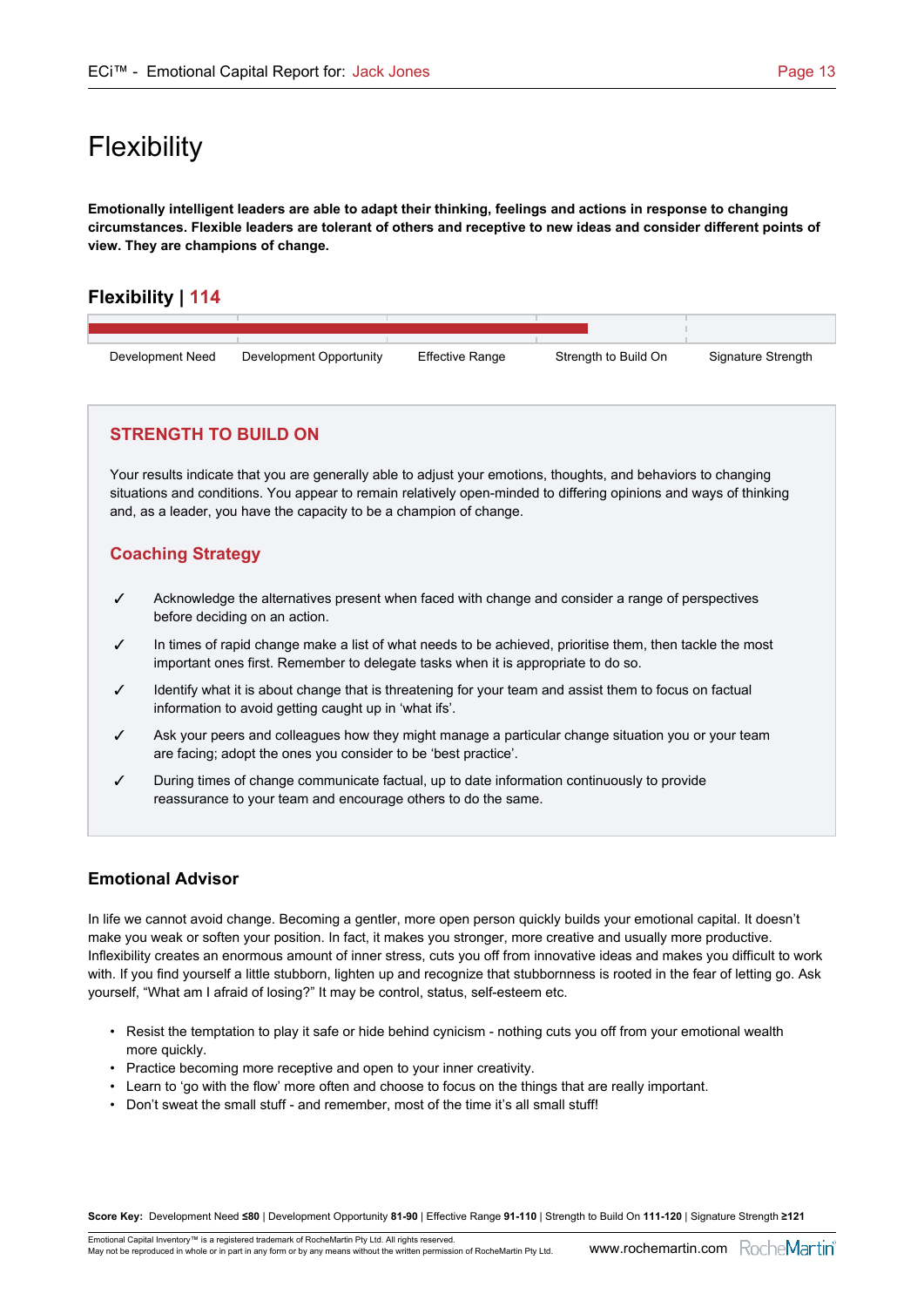# **Optimism**

**Emotionally intelligent leaders sense opportunities even in the face of adversity. They are resilient, can see the big picture and where they are going, and are able to focus on the possibilities of what can be achieved.**

# **Optimism | 104**

| Development Need | Development Opportunity | <b>Effective Range</b> | Strength to Build On | Signature Strength |  |
|------------------|-------------------------|------------------------|----------------------|--------------------|--|

### **EFFECTIVE RANGE**

You are generally an optimistic person and can view limitations as challenges to be overcome. You will work hard to remain motivated to pursue a course of action, even when things get difficult. By building your levels of optimism you will increase your motivation to achieve your goals, particularly during difficult times. As you continue to cultivate this competency, others will also appreciate the positive atmosphere you create.

### **Coaching Strategy**

- $\checkmark$  Despite obstacles and setbacks learn to manage negative moods, choose to express a can-do approach in life and business.
- Try not to take set backs personally; redefine situations in terms of their external causes.
- Change the definition of a challenge or a situation and look at it as an opportunity that you can take advantage of.
- $\checkmark$  Focus on the task rather than the negative emotions and see the possibilities within difficult situations; think about how the job can be done and be logical about it.

### **Emotional Advisor**

A useful approach to becoming more optimistic is to become a kind of 'inverse paranoid' and use the 'act as if' principle - 'act as if' the world is conspiring to do you good. If you want a quality such as more passion, you should 'act as if' you already have it. Act 'as if' you already are the leader you imagine yourself being. The impact that this will have in the outer world in changing how other people see you and treat you will, in turn, will help you to think about yourself differently.

#### **Three Keys for becoming more optimistic:**

- Act like you know it will happen.
- Act as though it is already happening.

Act calmly, with confident expectancy and focus on the thing to be received or the task to be achieved rather than on the negative emotion.

This is not simply 'whistling in the dark', it's about increasing the quality of the emotional capital around you which in turn increases the likelihood of achieving your success.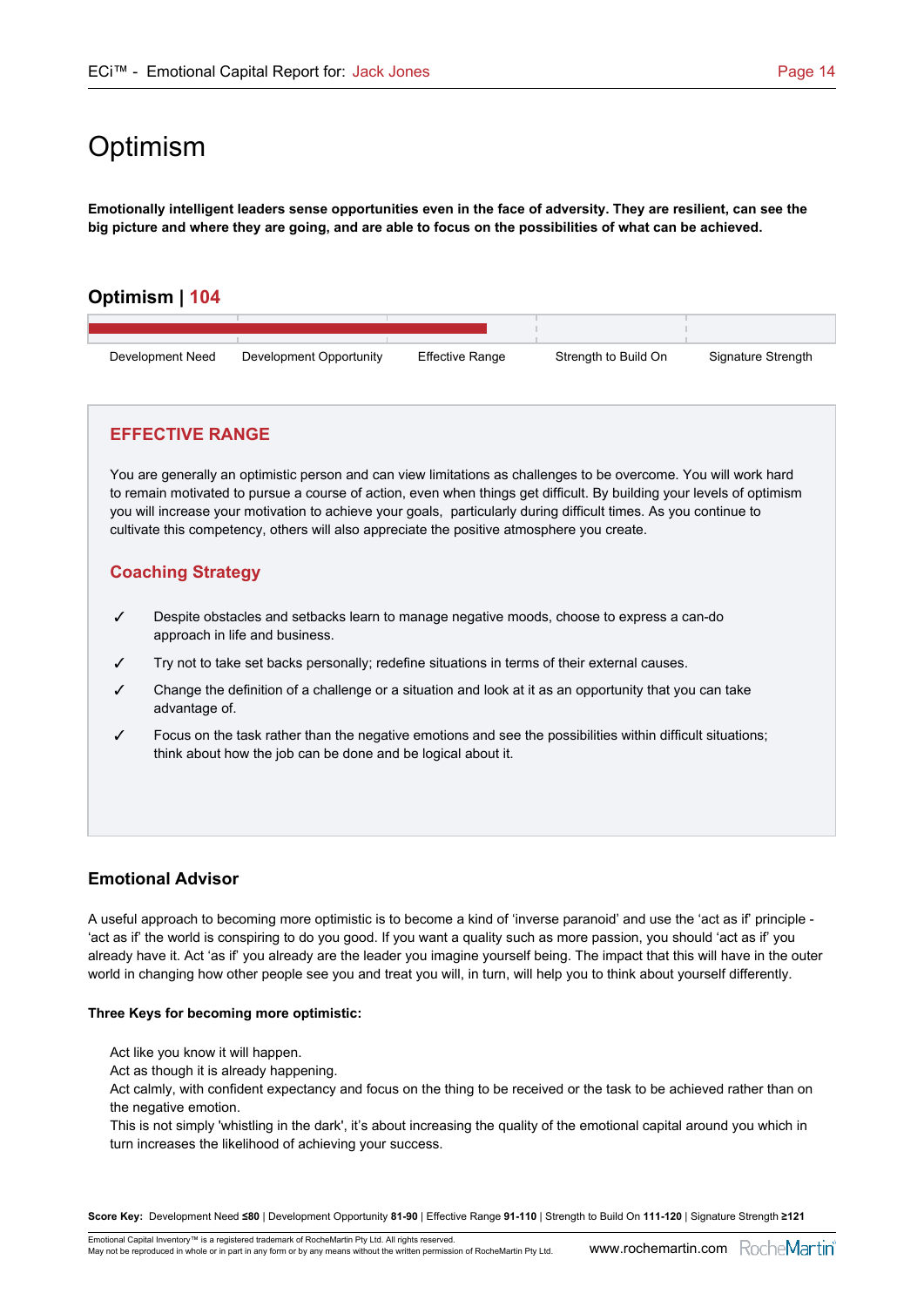# Action Plan

# **SEVEN ACTIONS TO INCREASE YOUR EMOTIONAL CAPITAL**

#### **Where to From Here?**

This report is designed to provide you with an opportunity to review your emotional capital resources and your characteristic ways of responding to professional and personal challenges.

The report has provided you with a set of scores measuring your emotional capital. In the end, you are the expert on yourself. Accordingly, all descriptions used in this report are for you to consider in light of your experience and judge for yourself how accurately they apply to your performance.

Remember, many of your behaviors are automatic and you have probably become accustomed to them. This report provides you with an opportunity to reflect on your actions and to provide you with some valuable insights into your behavior and its impact on others.

Personal and professional development is a dynamic process of action, reflection on that action, and then new and more effective action in light of the new information gained. This is a continuous process and is the key to increasing leadership effectiveness. Practicing the following seven action-reflection-actions and using them will enhance your personal and leadership performance.

# **Action One**

List the strengths identified in your report that you recognize as your key characteristics and consider how they contribute value to your personal leadership performance.

### **Action Two**

Identify several strategies that you can use immediately to increase the effectiveness of your strengths.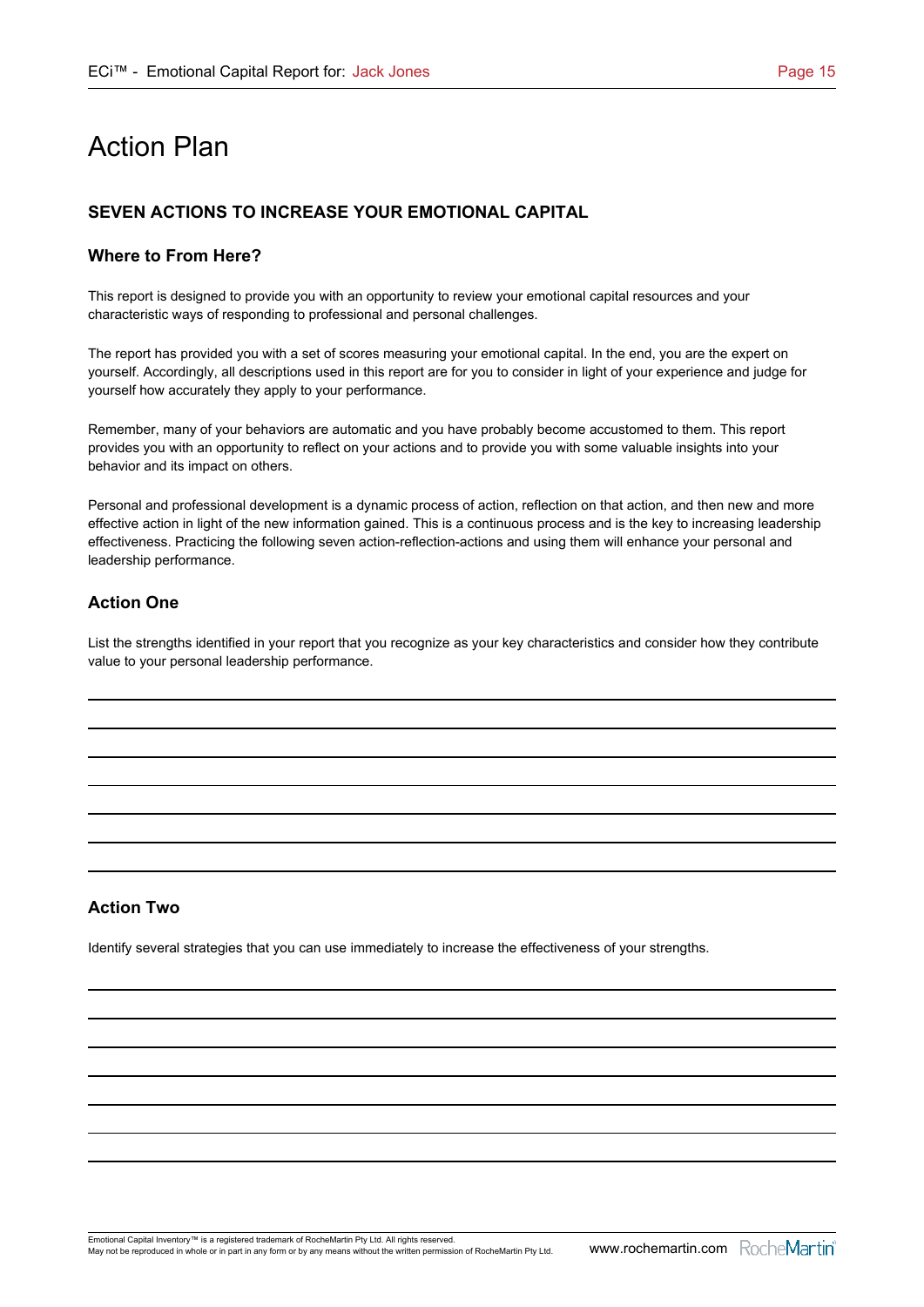# Action Plan

### **Action Three**

List a key development area identified in your report that you recognize is true for you. From the Coaching Strategy section choose what actions you will take to address this challenge.

#### **Action Four**

List any areas for development identified in your report that surprised you. Pause and consider the potential impact of these characteristics on your personal or professional performance. These areas may represent 'blind spots' and you may need to approach them by considering how your behavior potentially impacts on others.

### **Action Five**

Identify the key challenges you are facing in your personal or professional performance right now and consider how you can use your identified strength/s to affect a positive outcome.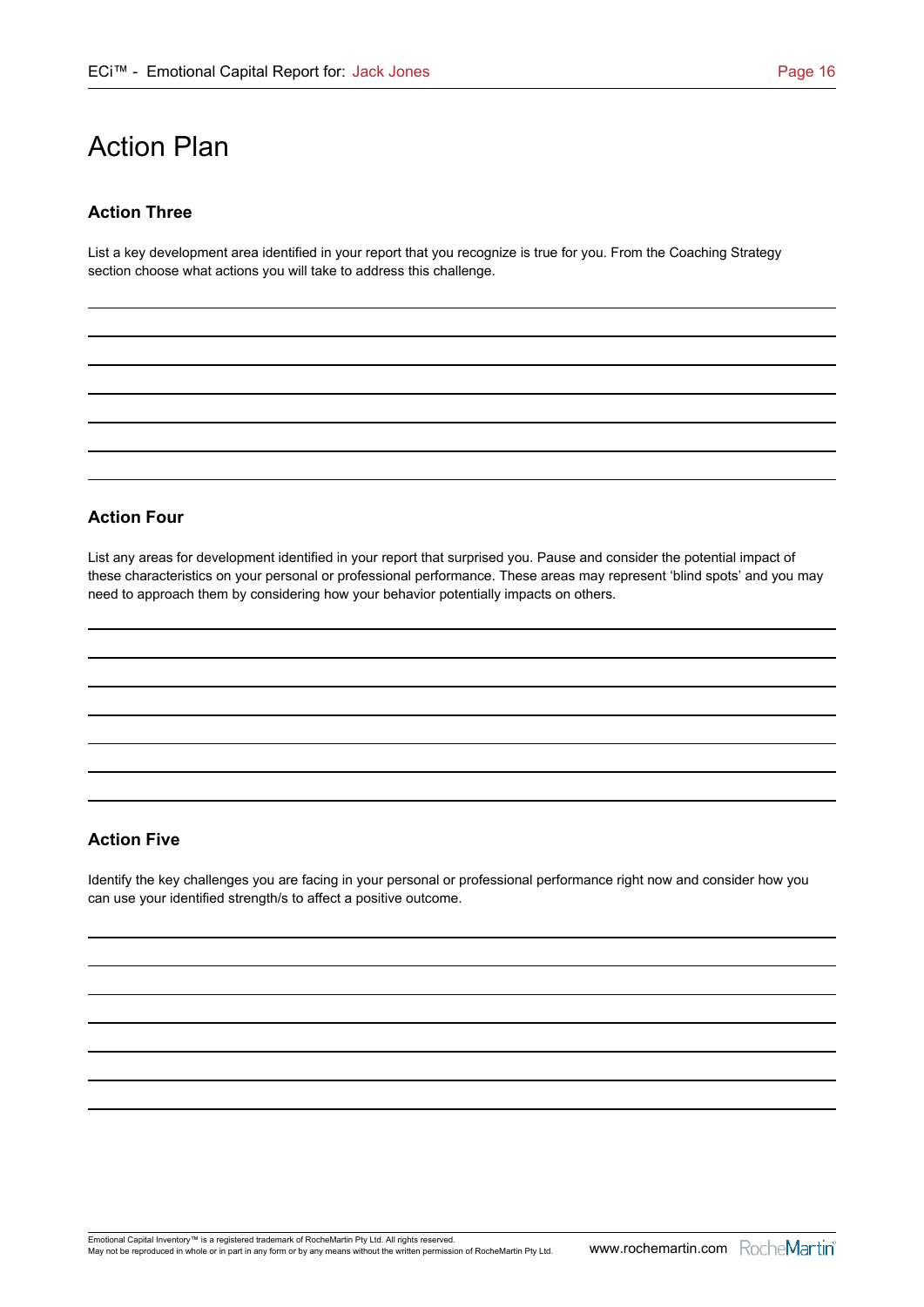# Action Plan

#### **Action Six**

Discuss your report with a trusted advisor. Pay particular attention to those areas describing your attitudes and behaviors that raise questions for you. Ask for feedback and suggestions for alternative behaviors that may prove more effective in achieving your goals.

#### **Action Seven.**

Think of the opportunities that arise from this report to set some new goals for your personal or professional development. Remember, developing clear goals and achieving them puts you in charge of your life. A goal is a measurable written statement of a definite next step. Clearly define three goals that you would like to achieve and by what date you intend to achieve each of them by.